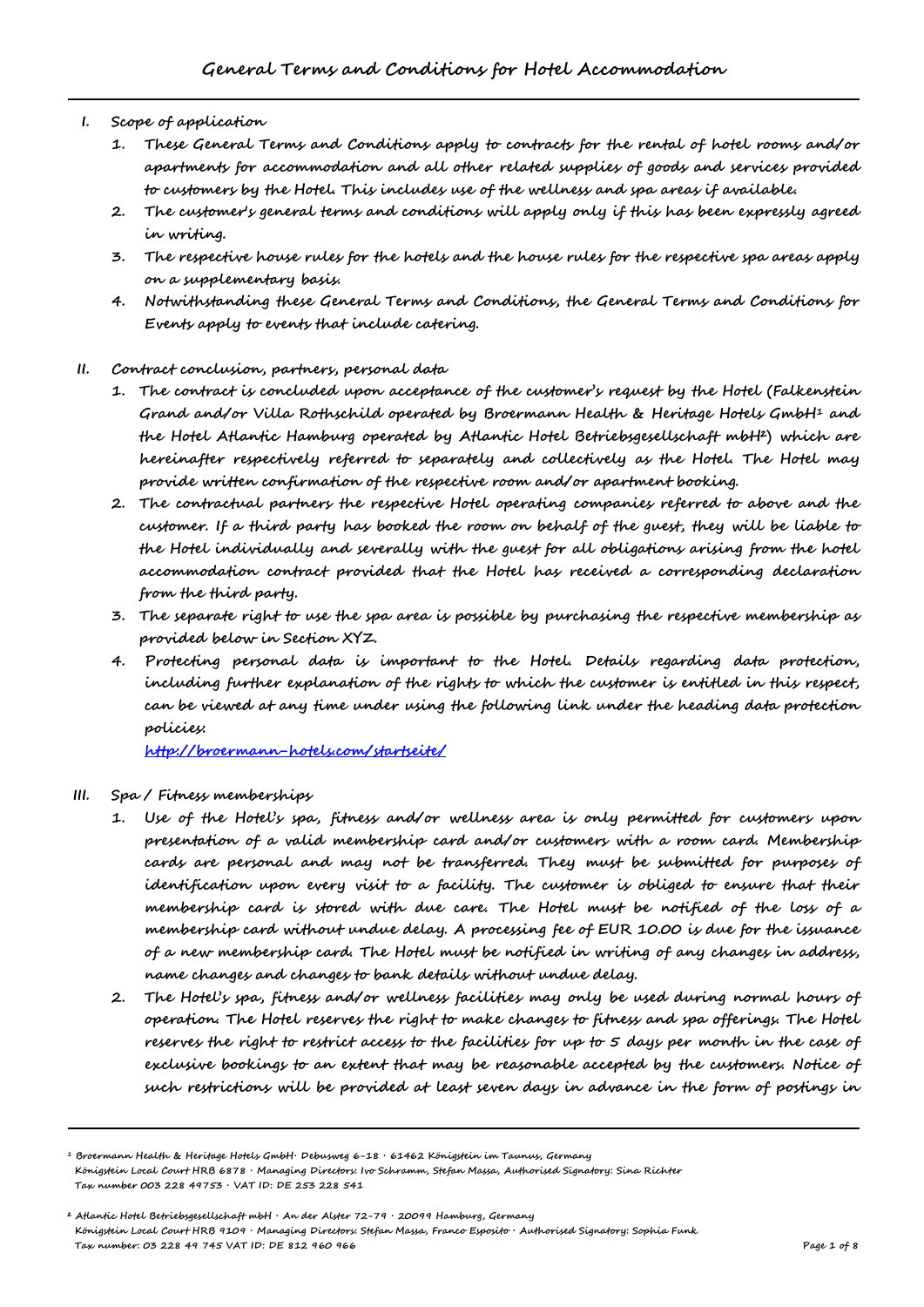**the spa, fitness and/or wellness areas. Monetary compensation will only be paid in the event of the complete closure of all facilities included in the spa, fitness and/or wellness areas. Annual pool maintenance is expressly excluded from the obligation to pay compensation. On-site personnel is entitled to issue instructions to the extent necessary to maintain orderly operation of the Hotel's spa, fitness and/or wellness areas, or for purposes of order and security and compliance with house rules. Any such instructions must be followed.**

- **3. The customer is obliged to pay the agreed monthly fee and the one-time greeting package in accordance with their membership agreement. Agreed prices include the respective statutory value added tax.**
- **4. The fee shall be paid exclusively via SEPA debit charge procedure and will be debited by the Hotel on the 10th of each month. If the 10th falls on a weekend or holiday, the debit charge will be made on the following business day. The banking details along with consent to the direct debit procedure on the part of the account holder are provided in writing as part of the membership agreement.**
- **5. The welcome package will be invoiced as part of the first account debit in accordance with the membership agreement.**
- **6. In the event of a lack of cover or unjustified revocation or dishonoured or returned debit charges, the Hotel is entitled to charge the customer for the returned debit and include the amount in the next direct debit. In the event of return debits, the Hotel will charge EUR 6.00 including statutory value added tax as a return debit fee including postage plus any bank fees incurred.**
- **7. Unless otherwise agreed, the contract term is twelve months.**
- **8. The membership may be terminated by either party on one month's notice to the end of the minimum contract term.**
- **9. Unless terminated, the contract is automatically renewed for an additional six months.**
- **10. Following the expiry of such an extension, the notice period is one month to the end of the month.**
- **11. Any notice of termination must be in writing. This is without prejudice to the right of extraordinary termination.**
- **12. In the event of an illness certified by a doctor that lasts for at least one month, the membership can be temporarily suspended for the duration of the illness, provided that the illness precludes the use of the entire spa, fitness and/or wellness area. In the case of an illness that lasts for more then four weeks, the customer is released from the obligation to pay membership dues. Suspension of the membership ends upon cessation of the grounds for suspension. Medical certificates submitted at a later date cannot be considered.**
- **13. The membership may be transferred to another person subject to a processing fee of EUR 10.00, including statutory value added tax, provided that there is no good cause to refuse such a transfer. Such good cause may relate to the identity of the person to whom the membership is to be transferred. Such a transfer is only possible from the 1st of the month following the month in which the transfer is made and must be made in writing.**
- **IV. Services, prices, payment, set-off**
	- **1. The Hotel is obliged to reserve the rooms and apartments booked by the customer and to provide the agreed services.**

**<sup>1</sup> Broermann Health & Heritage Hotels GmbH**¬ **Debusweg 6-18** ¬ **61462 Königstein im Taunus, Germany Königstein Local Court HRB 6878** ¬ **Managing Directors: Ivo Schramm, Stefan Massa, Authorised Signatory: Sina Richter Tax number 003 228 49753** ¬ **VAT ID: DE 253 228 541**

**² Atlantic Hotel Betriebsgesellschaft mbH** ¬ **An der Alster 72-79** ¬ **20099 Hamburg, Germany Königstein Local Court HRB 9109** ¬ **Managing Directors: Stefan Massa, Franco Esposito** ¬ **Authorised Signatory: Sophia Funk Tax number: 03 228 49 745 VAT ID: DE 812 960 966 Page 2 of 8**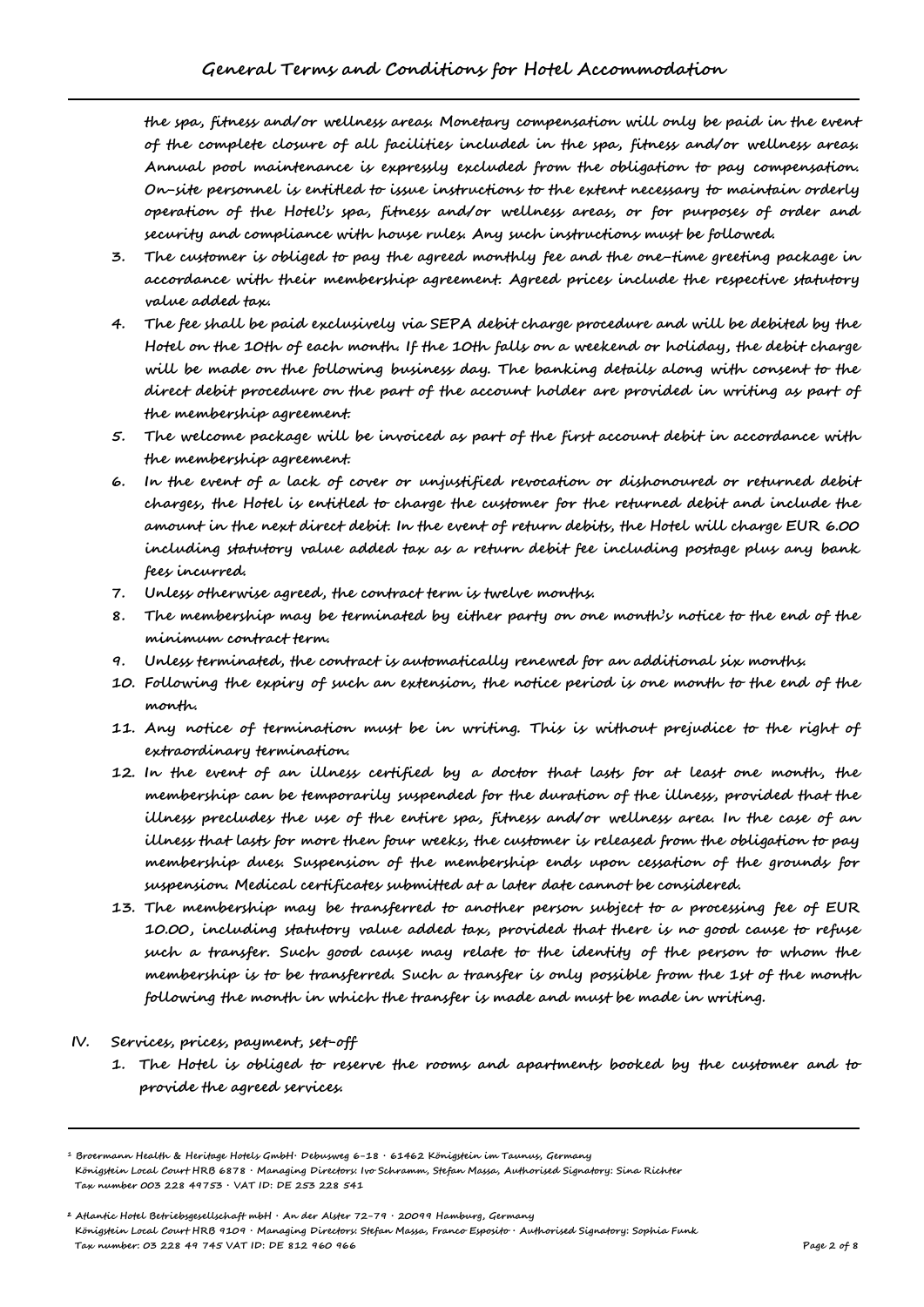- **2. The customer is obliged to pay the current or agreed prices set by the Hotel for the room and/or apartment and for any other services used by the customer. This applies likewise to services and expenses incurred by the Hotel for third parties on the customer's request provided there is no direct contract between the customer and the third party and the Hotel has only facilitated the third-party service. The agreed prices are inclusive of the respective statutory value added tax applicable at the time of contract conclusion respectively. If the statutory value added tax is increased or decreased during the term of the contract, the fee for any services will be increased or decreased accordingly.**
- **3. The Hotel reserves the right to make annual price adjustments in the case of long-term rentals. In all cases, notice of a change will be based on changes in the price index published by the Federal Statistical Office and must be made upon the reasonable exercise of discretion.**
- **4. The Hotel may make its agreement to any retroactive reduction in the number of rooms/apartments booked, services provided by the Hotel or length of the customer's stay conditional upon an increase in price for the room/apartment and/or for other services in the reasonable exercise of the Hotel's discretion.**
- **5. Hotel invoices without a payment date are due for payment immediately without deduction. The Hotel may specify a different due date at any time for the benefit of the customer.**
- **6. The Hotel is entitled to require reasonable advance payment or a security deposit in the form of a credit card guarantee, a deposit, etc. at the time of conclusion of the contract with the customer. The amount of the advance payment and payment dates may be agreed in writing in the contract. For advance payments or security deposits for package holidays, the statutory provisions remain unaffected.**
- **7. In justified cases, e.g. customer payment arrears or extension of the scope of the contract, the hotel is entitled, even after contract has been agreed, but before the beginning of the customer's stay, to require an advance payment or security deposit within the meaning of no. 6, or an increase in the advance payment or security deposit agreed in the contract, up to the full amount of the payment agreed for room rental and services.**
- **8. The customer may only exercise a right of set-off or retention in relation to claims on the part of the Hotel based on claims that are undisputed or have been finally determined by a court or based on claims for compensation for damages due to non-fulfilment or reimbursement of expenses following a defect at the outset or arising during the course of the contract for which the Hotel is responsible based on intentional conduct or gross negligence. This is without prejudice to the customer's right to make a specific demand for the reimbursement of overpayments or other claims against the Hotel based on the contract for accommodations.**
- **V. Withdrawal by the customer (e.g. cancellation, rescission) / Non-utilisation of Hotel goods and services**
	- **1. The customer's cancellation of the contract concluded with the Hotel requires the Hotel's written consent. If this is not given, the contractually agreed price must then be paid even if the customer does not make use of the contractual services. This does not apply in cases in which it is no longer reasonable for the customer to adhere to the contract or otherwise has a statutory or contractual right of withdrawal.**

**<sup>1</sup> Broermann Health & Heritage Hotels GmbH**¬ **Debusweg 6-18** ¬ **61462 Königstein im Taunus, Germany Königstein Local Court HRB 6878** ¬ **Managing Directors: Ivo Schramm, Stefan Massa, Authorised Signatory: Sina Richter Tax number 003 228 49753** ¬ **VAT ID: DE 253 228 541**

**² Atlantic Hotel Betriebsgesellschaft mbH** ¬ **An der Alster 72-79** ¬ **20099 Hamburg, Germany Königstein Local Court HRB 9109** ¬ **Managing Directors: Stefan Massa, Franco Esposito** ¬ **Authorised Signatory: Sophia Funk Tax number: 03 228 49 745 VAT ID: DE 812 960 966 Page 3 of 8**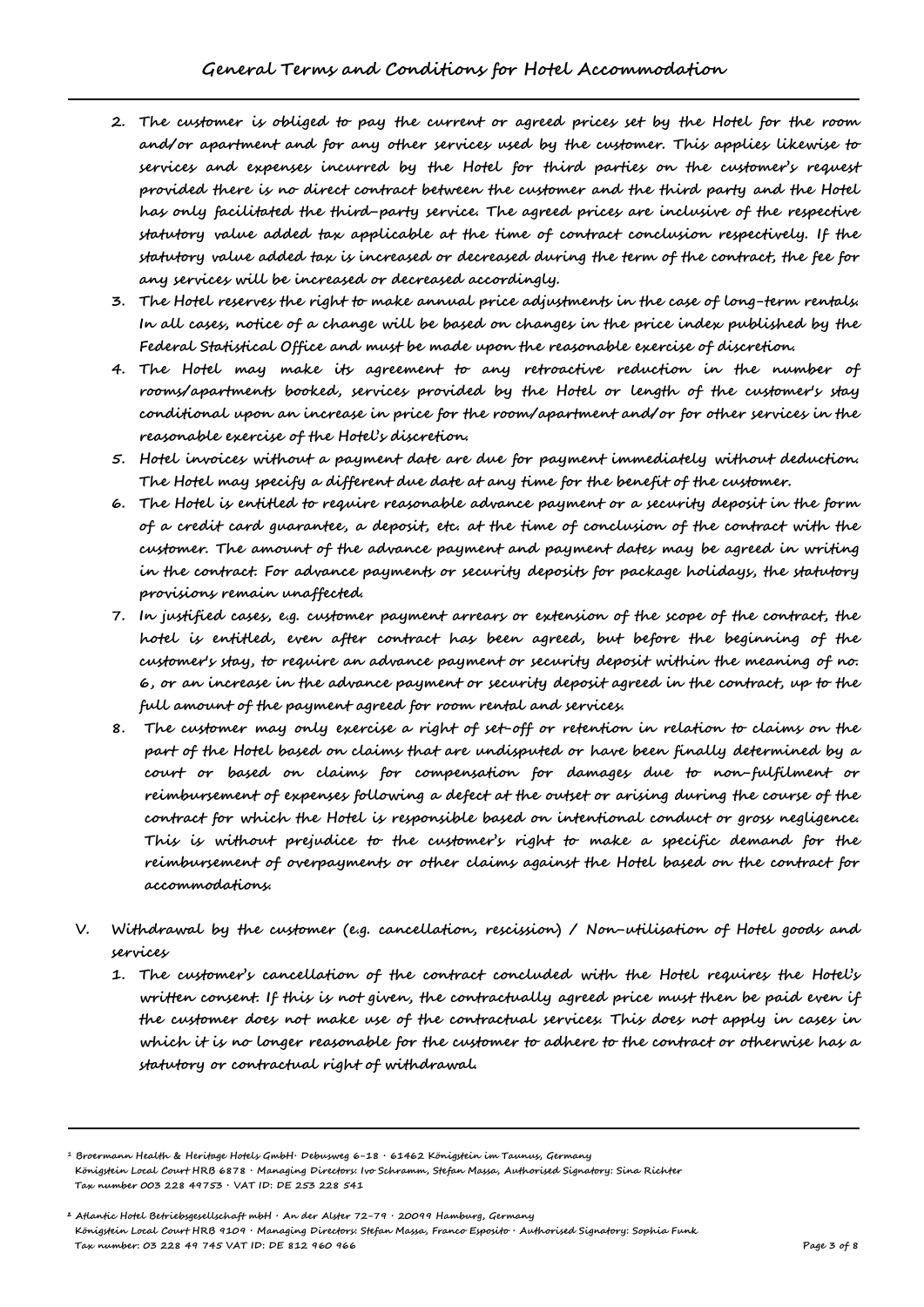- **2. If a cut-off date for withdrawal from the contract at no cost is agreed between the Hotel and customer in writing, the customer may cancel the contract up until that date without incurring charges and at no risk of compensation claims by the Hotel. The customer's right of withdrawal lapses if they do not provide written notice of the exercise of the right of withdrawal by the agreed date or within the agreed period provided that the provisions of number 1, sentence 3 do not apply.**
- **3. If rooms, apartments or other services are not used by the customer, the Hotel must apply credit for the income from renting the rooms or apartments to other parties during the identical period and also for saved expenses.**
- **4. If the rooms or apartments are not rented to other parties, the Hotel may demand payment of the contractually agreed amount and calculate a flat deduction for any expenditure saved. In such cases, the customer is obliged to pay at least 90% of the contractually agreed price for accommodation without breakfast. The customer has the right to prove that such damages have not occurred or were incurred to a lesser degree.**
- **VI. Cancellation by the Hotel**
	- **1. To the extent that a right of cost-free cancellation within a certain period was agreed in writing for the customer, the Hotel is entitled for its part to cancel the contract without charge during such period if there are enquiries from other customers regarding the contractually reserved rooms or apartments and the customer does not waive its right of rescission upon inquiry thereof by the Hotel.**
	- **2. The Hotel is likewise entitled to terminate the contract if an advance payment and collateral that has been agreed or requested in accordance with Section III no. 6 and/or 7 has not been provided - even following expiry of a reasonable grace period set by the Hotel.**
	- **3. Furthermore, the Hotel is entitled to exercise an extraordinary right to terminate the contract in exceptional, well-founded circumstances, including without limitation cases where**
		- **a) Force majeure events or other circumstances for which the Hotel is not responsible render fulfilment of the contract impossible;**
		- **b) Rooms or apartments are booked with misleading or false information regarding material facts, such as the identity of the customer or the purpose;**
		- **c) The Hotel has legitimate grounds to believe that use of the Hotel's services might jeopardize the smooth operation of the Hotel, its security or public reputation, without being attributable to the Hotel's sphere of control or organization;**
		- **d) The purpose or reasons for the stay are unlawful;**
		- **e) There is a breach Section I no. 2.**
	- **4. No claim for compensation may be made by the customer if the Hotel justifiably cancels the contract.**
- **VII. Room and apartment provision, hand-over and return of possession**
	- **1. The customer does not acquire the right to be provided specific rooms or apartments.**
	- **2. Reserved rooms and apartments are available to the customer from 3 pm on the agreed day of arrival. The customer is not entitled to have a room made available at an earlier time.**

**<sup>1</sup> Broermann Health & Heritage Hotels GmbH**¬ **Debusweg 6-18** ¬ **61462 Königstein im Taunus, Germany Königstein Local Court HRB 6878** ¬ **Managing Directors: Ivo Schramm, Stefan Massa, Authorised Signatory: Sina Richter Tax number 003 228 49753** ¬ **VAT ID: DE 253 228 541**

**² Atlantic Hotel Betriebsgesellschaft mbH** ¬ **An der Alster 72-79** ¬ **20099 Hamburg, Germany Königstein Local Court HRB 9109** ¬ **Managing Directors: Stefan Massa, Franco Esposito** ¬ **Authorised Signatory: Sophia Funk Tax number: 03 228 49 745 VAT ID: DE 812 960 966 Page 4 of 8**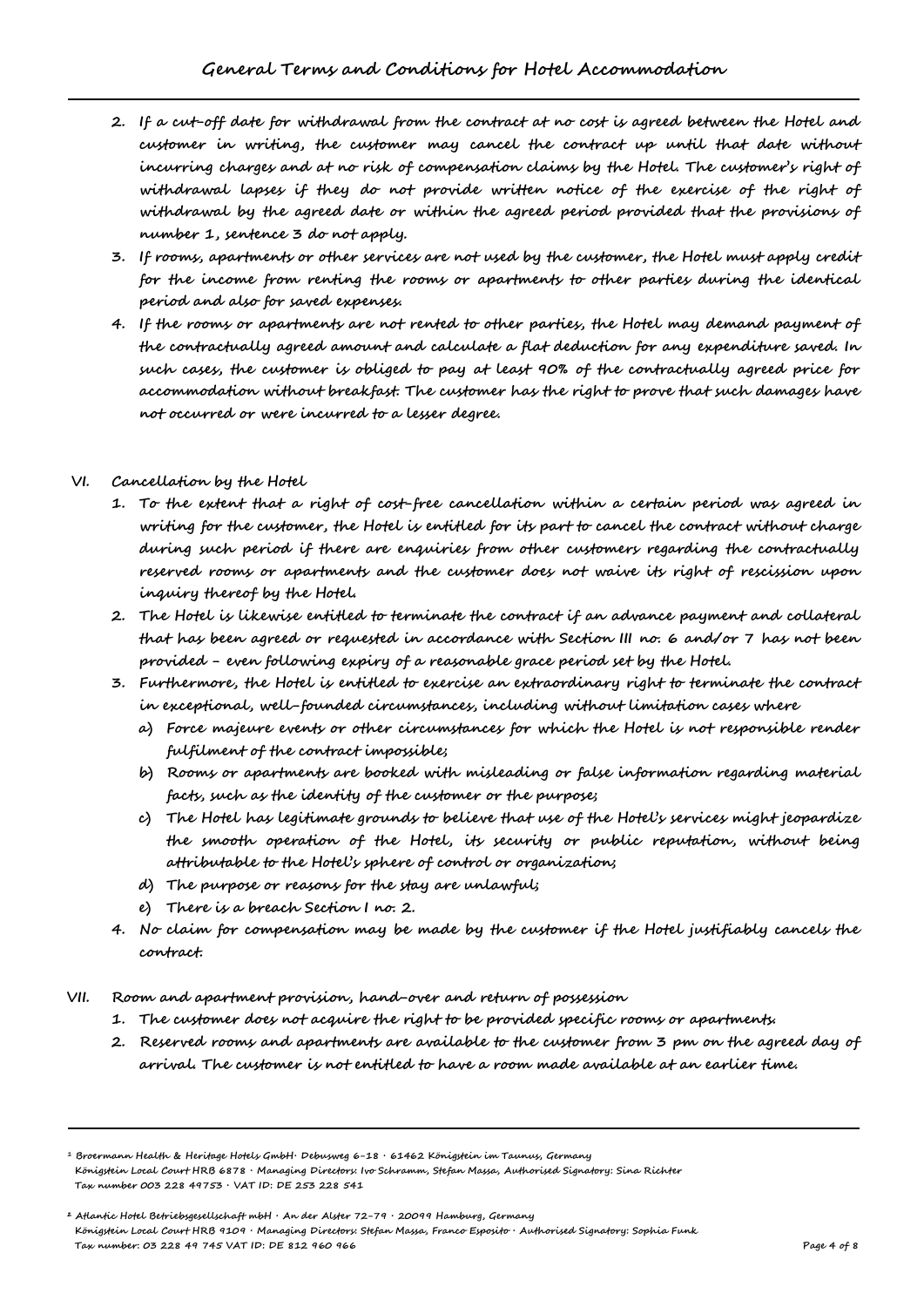**3. The customer shall vacate the room or apartment no later than 12 noon on the agreed checkout date. After such time, the Hotel may add a charge of 50% of the full accommodation rate (list price) for delayed vacation of the rooms and use beyond the agreed time through 6 pm and 100% thereafter. This does not give rise to any contractual claims on the part of the customer. The customer is at liberty to prove that the Hotel is entitled to no additional charge or a lower charge for the use of the room.**

## **VIII. Subleasing**

- **1. The prior written consent of the Hotel is required if rooms and/or apartments provided are to be sublet or rented to other parties or used other than for lodging purposes, whereby section 540 (1), second sentence of the German Civil Code is waived insofar as the customer is not a consumer.**
- **2. Upon concluding a contract for accommodations with the Hotel, the customer assigns any subleasing revenue to the Hotel in advance in order to secure performance. They are obliged to provide the Hotel comprehensive information about any subleasing revenue they realise as well as their contractual partner.**

# **IX. WiFi use**

- **1. On request, the Hotel will arrange Internet access for the customer which is usually subject to a fee. The prices stated on most-current the price list apply. The Hotel merely facilitates access. User have no legal claim to uninterrupted use and/or a certain speed of Internet access against the Hotel. With regard to such issues, the Hotel assigns its respective claims for performance against the service provider to the customer. The WiFi network may be used after the access code has been provided, connection and authorisation by the service provider. In the case of minors, access will only be granted after submission of a consent form from a parent or guardian.**
- **2. The customer and/or user undertakes to observe applicable laws and standards of common decency when using the Internet. Users undertake not to disseminate or retrieve any content that violates copyright or other legal provisions or is immoral, including without limitation:**
	- **a) Not to disseminate or retrieve any content that is unconstitutional, racist, glorifies violence or is pornographic;**
	- **b) Not to retrieve, reproduce, distribute or make available any copyrighted material;**
	- **c) Not to install or use any file-sharing programmes.**

**The Hotel is entitled to block access immediately in the event that a customer and/or user breaches any of the obligations described above. The Hotel reserves the right to assert claims for damages. The Hotel expressly notifies the customer and/or user that making copyrightprotected works available on the Internet constitutes a criminal offence; retrieval may also comprise a criminal offence itself.**

- **3. The customer and/or user further undertakes to maintain the secrecy of passwords or access codes provided for WiFi access.**
- **4. The Hotel expressly notifies the customer and/or user of the fact that the customer and/or user is responsible for protecting their respective devices against defective programmes (viruses, etc.) or attempted intrusion (hacking, etc.) from the Internet and for backing up their data.**

**<sup>1</sup> Broermann Health & Heritage Hotels GmbH**¬ **Debusweg 6-18** ¬ **61462 Königstein im Taunus, Germany Königstein Local Court HRB 6878** ¬ **Managing Directors: Ivo Schramm, Stefan Massa, Authorised Signatory: Sina Richter Tax number 003 228 49753** ¬ **VAT ID: DE 253 228 541**

**² Atlantic Hotel Betriebsgesellschaft mbH** ¬ **An der Alster 72-79** ¬ **20099 Hamburg, Germany Königstein Local Court HRB 9109** ¬ **Managing Directors: Stefan Massa, Franco Esposito** ¬ **Authorised Signatory: Sophia Funk Tax number: 03 228 49 745 VAT ID: DE 812 960 966 Page 5 of 8**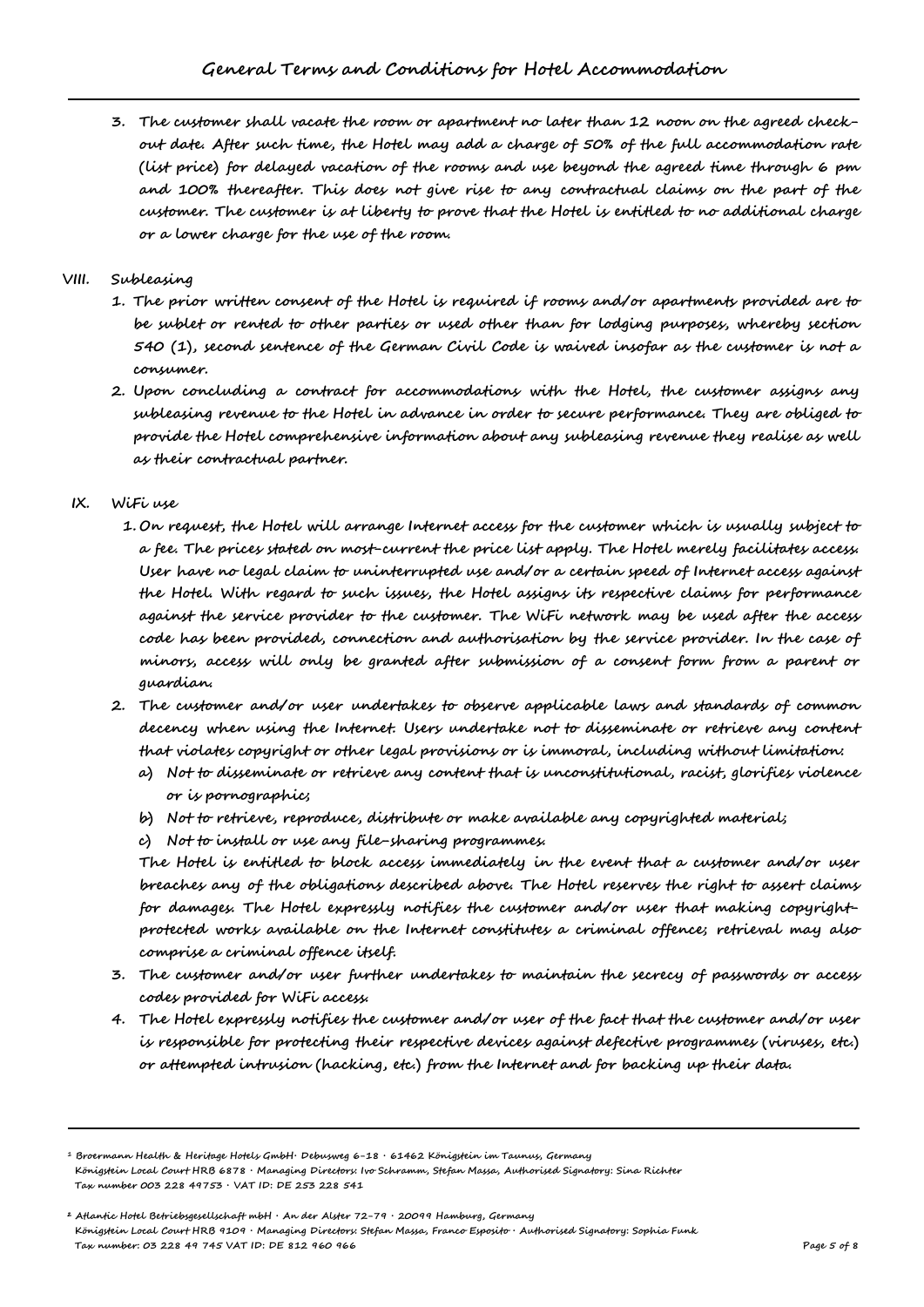- **5. The Hotel shall not be liable for any damage incurred by the customer and/or user as a result of using Internet access, with the exception of damage caused by the Hotel intentionally or through gross negligence. This exclusion of liability does not apply to injury to life, limb or health.**
- **6. The Hotel provides notice that it may be obliged to temporarily or permanently block specific addresses in the event of unlawful use by the customer or third parties. The right to impose blocks as described above is reserved and does not give rise to any claims for damages or warranty claims on the part of the customer.**

### **X. GEMA registration**

- **1. The Hotel expressly notifies the customer and/or user of the fact that a band, disc jockey or similar entertainment provider must register the event with the Gesellschaft für musikalische Aufführungs- und mechanische Vervielfältigungsrechte (GEMA). The customer expressly bears the obligation to register the event and may delegate this obligation to the band, DJ or similar entertainment provider. The customer expressly releases the Hotel from this registration obligation and shall indemnify the Hotel against any liability in this regard, including without limitation, any costs that may be incurred. The customer is notified of the opportunity to obtain information at http://www.gema.de.**
- **XI. Corporate Identity** 
	- **1. The complete name of the respective Hotel is "Falkenstein Grand", "Villa Rothschild" or "Hotel Atlantic Hamburg". The organiser / customer is obliged to use the correct name when indicating the event location.**
	- **2. Image, photo and video records, as well as the Hotel's logo, are subject to copyright protection. They may only be used (e.g. online for a blog) with the Hotel's written permission.**

#### **XII. Hotel liability**

**1. The Hotel is obliged to exercise the duty of care of an ordinary merchant in the performance of its obligations arising from the contract. Customer claims for compensation are excluded. The foregoing does not apply to liability for damages resulting from injury to life, limb or health, for other damages based upon an intentional or grossly negligent breach of obligation by the Hotel, and damages based upon an intentional or grossly negligent breach of obligations of the Hotel that are typical to the contract. The Hotel is liable for any breach of duty on the part of the legal representatives or vicarious agents of the Hotel in the same manner as its own. Should any disruptions to or defects in Hotel services occur, the Hotel will attempt to remedy the situation without undue delay once it is aware of the circumstances or has been provided immediate notice by the customer. The hotel is liable in accordance applicable statutory provisions for any property brought into the Hotel by the customer. Customers are advised to use the room safe. A separate custody agreement with the Hotel is required if the customer wishes to bring into the hotel money, securities and valuables worth more than EUR 800.00, or other items with a value of more than EUR 3,500.00.**

**<sup>1</sup> Broermann Health & Heritage Hotels GmbH**¬ **Debusweg 6-18** ¬ **61462 Königstein im Taunus, Germany Königstein Local Court HRB 6878** ¬ **Managing Directors: Ivo Schramm, Stefan Massa, Authorised Signatory: Sina Richter Tax number 003 228 49753** ¬ **VAT ID: DE 253 228 541**

**² Atlantic Hotel Betriebsgesellschaft mbH** ¬ **An der Alster 72-79** ¬ **20099 Hamburg, Germany Königstein Local Court HRB 9109** ¬ **Managing Directors: Stefan Massa, Franco Esposito** ¬ **Authorised Signatory: Sophia Funk Tax number: 03 228 49 745 VAT ID: DE 812 960 966 Page 6 of 8**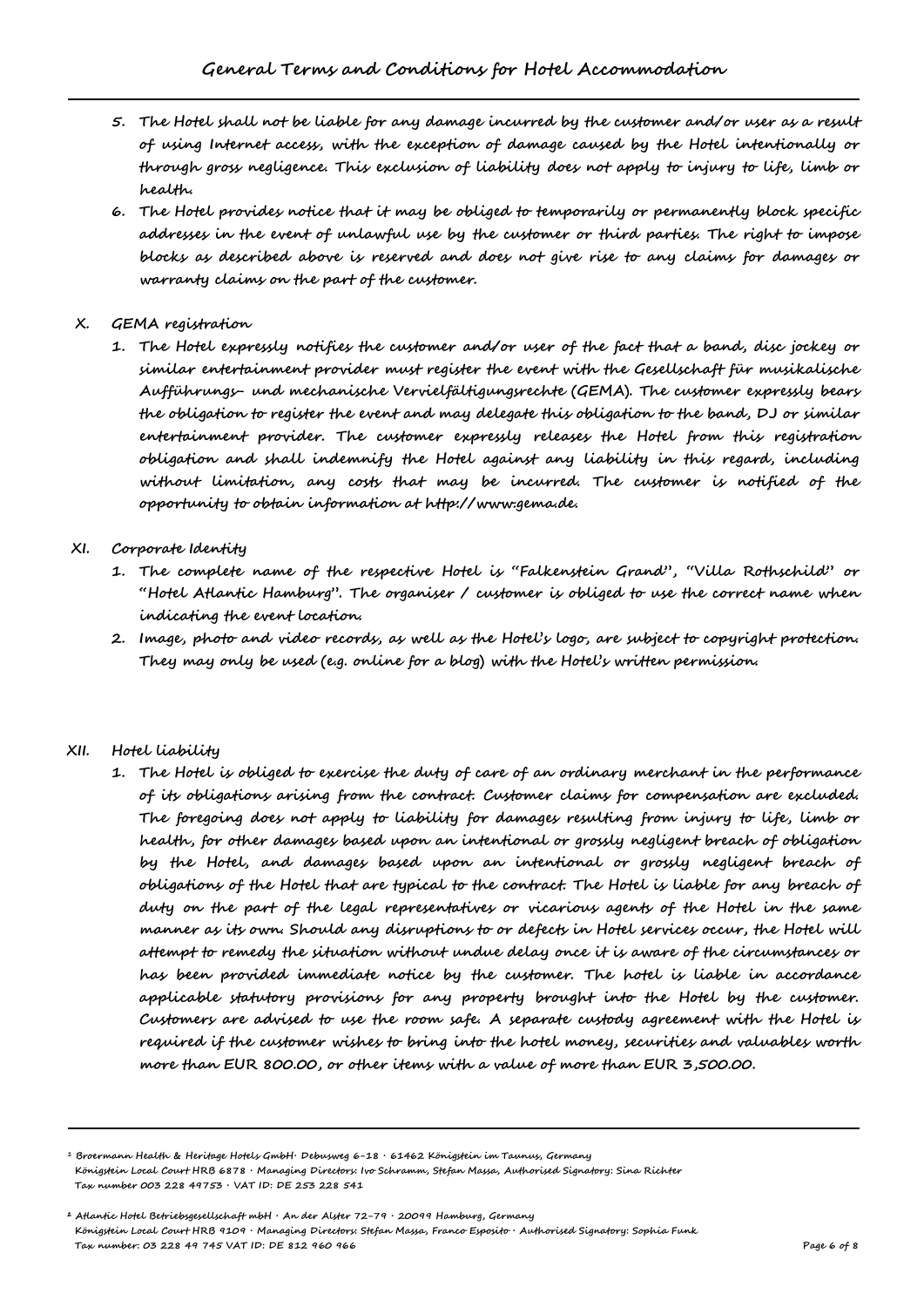- **2. If the customer is provided a parking space in the Hotel garage or car park, this does not constitute a safekeeping agreement even if a separate fee is charged. The Hotel is not liable for any loss or damage to vehicles, or their contents, parked on Hotel property except in cases of wilful misconduct or gross negligence. Sentences two to four of the preceding no. 1 shall apply accordingly.**
- **3. The Hotel exercises the utmost care when providing wake-up calls. Messages, post and merchandise deliveries for guests are handled with care. The Hotel will deliver, hold, and, upon request and payment, carry out forwarding of the same. Sentences two to four of the preceding no. 1 shall apply accordingly.**
- **4. Items left behind by the customer will only be sent at the request, risk and expense of the customer. The Hotel will keep items for three months, after which they will be handed over to the local lost property office if they have any evident value. If the lost property office is not willing to accept such items, they will be held for an additional nine months after which they will be disposed of, or if disposition is not possible or economical, they will be destroyed. The preceding no. 1 shall apply accordingly with regard to the Hotel's liability.**
- **5. The Hotel's liability is limited to a sum insured under the business liability insurance in the amount of EUR 30,000,000.00.**
- **XIII. Duties of care / Customer's liability for damage**
	- **1. The customer is liable for all damage to buildings or fixtures caused by its employees, other third parties under their control or caused by the customer themselves. In the case of damages caused by the customer, the Hotel is entitled to charge for the cost of replacement / repair. The permissible floor load must not be exceeded when installing heavy equipment / objects.**
	- **2. In the case of long-term rentals, the customer is obliged to purchase household contents insurance with sufficient insurance cover and to provide verification of such insurance to the Hotel prior to the start of the tenancy, e.g. by providing an insurance certificate.**
	- **3. The customer is obliged to do what is reasonable to eliminate any disruption or defect that may occur and to mitigate any potential damage, including without limitation, by providing notice of the respective disruption or defect without undue delay.**

### **XIV. Limitations period for claims against the Hotel**

- **1. To the extent not otherwise agreed above, any claims against the Hotel will generally lapse after one year. Commencement of the limitations period is based on applicable law. Claims to compensation for damages will lapse five years after they arise, regardless of when they become known, unless based upon injury to life, limb, health or freedom. Such claims to compensation will lapse ten year after they arise regardless of when they become known. The limitation periods do not apply to claims based upon intentional or grossly negligent breach of obligations on the part of the Hotel.**
- **XV. Final provisions**
	- **1. Changes and additions to the contract, to the acceptance of a request for accommodation or of these General Terms and Conditions should be made in writing. Unilateral changes or additions by the customer are invalid.**
	- **2. The place of fulfilment and payment is the registered location of the Hotel.**

**<sup>1</sup> Broermann Health & Heritage Hotels GmbH**¬ **Debusweg 6-18** ¬ **61462 Königstein im Taunus, Germany Königstein Local Court HRB 6878** ¬ **Managing Directors: Ivo Schramm, Stefan Massa, Authorised Signatory: Sina Richter Tax number 003 228 49753** ¬ **VAT ID: DE 253 228 541**

**² Atlantic Hotel Betriebsgesellschaft mbH** ¬ **An der Alster 72-79** ¬ **20099 Hamburg, Germany Königstein Local Court HRB 9109** ¬ **Managing Directors: Stefan Massa, Franco Esposito** ¬ **Authorised Signatory: Sophia Funk Tax number: 03 228 49 745 VAT ID: DE 812 960 966 Page 7 of 8**